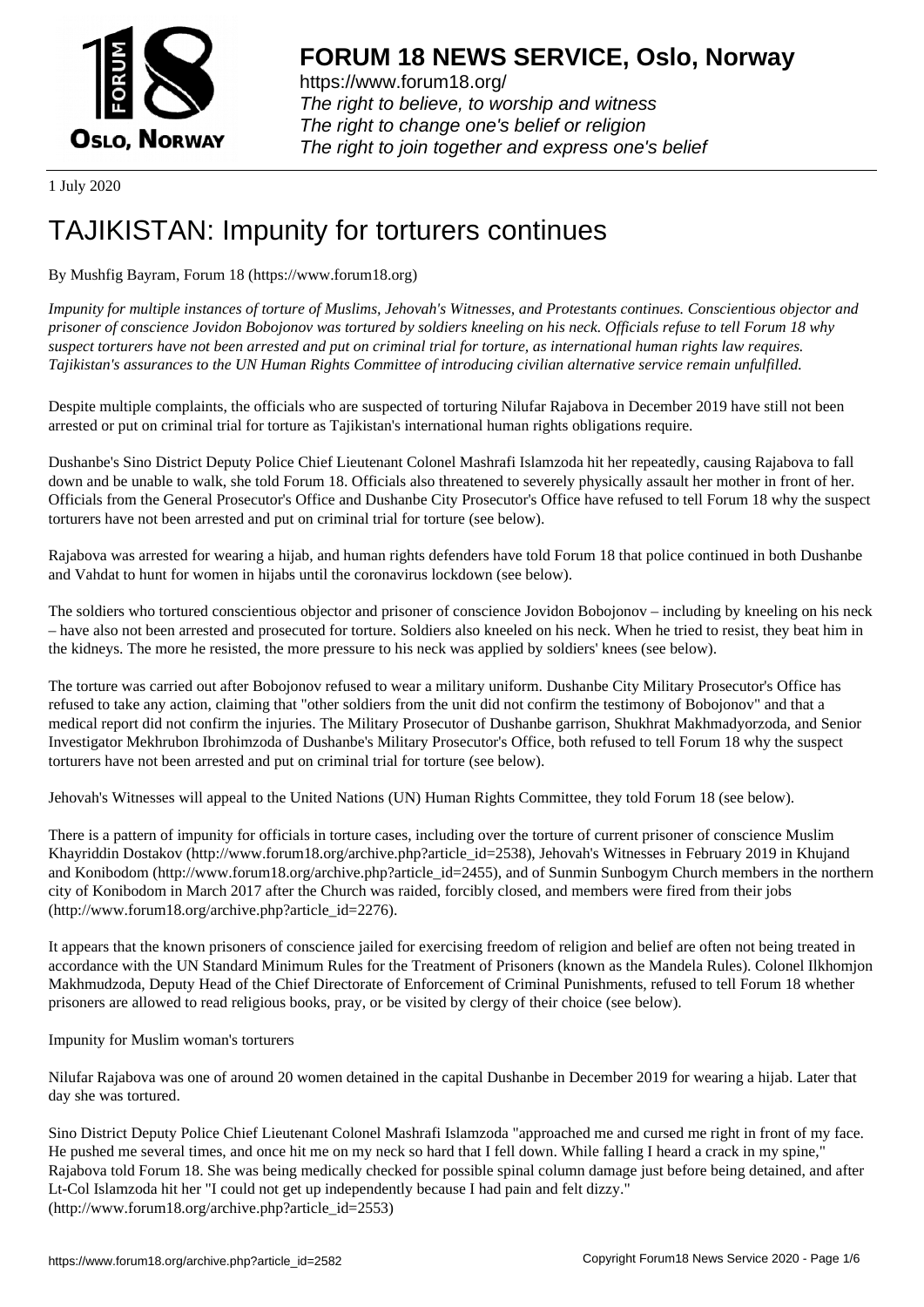Rajabova's mother was called to Sino Police Station, and "officials also threatened my mother with severe physical assault, and cursed her," Rajabova said. "I could not walk independently, so two police officers helped me to get into the taxi we called." When Rajabova's mother asked the officials what right they have to treat women like this, "they told us that we are not women but provocateurs" (http://www.forum18.org/archive.php?article\_id=2553).

Rajabova has repeatedly made official complaints about the torture she and her mother experienced, most recently on 14 April 2020 to Sino District Prosecutor's Office. "Despite my continued complaints, no officials have been punished for my torture to this day," she told Forum 18 on 17 June.

Tajikistan is obliged under the UN Convention against Torture and Other Cruel, Inhuman or Degrading Treatment or Punishment to both arrest and put on criminal trial for torture any official suspected of being responsible for this (http://www.forum18.org/archive.php?article\_id=2138).

Senior Investigator Jonon Barotzoda of Sino District Prosecutor's Office, who had earlier asked Rajabova why the women were making "such noise", claimed to Forum 18 in March that "we already answered her complaint." When Forum 18 asked whether officials suspected of torturing Rajabova had been arrested and would be put on criminal trial, Barotzoda replied: "I do not know. You need to talk to higher authorities. I am not competent to talk to you." He then refused to talk more (http://www.forum18.org/archive.php?article\_id=2553).

Yokub Ismatov of the General Prosecutor's Office, who is responsible for complaints from citizens, told Forum 18 on 17 June that the complaint was on 30 January referred to Dushanbe City Prosecutor's Office. He refused to say why the suspect torturers have not been arrested and put on criminal trial for torture, asking Forum 18 to call back in 10 minutes. Subsequent calls on 17 and 18 June were not answered.

Firdavs Nasriddinzoda, the Assistant to Dushanbe City Prosecutor Umed Karimzoda, refused on 17 June after consulting with Karimzoda to say why the suspect torturers have not been arrested and put on criminal trial for torture. City Prosecutor's Office officials who refused to give their names on 18 June also refused to answer this question.

Rajabova was fined 550 Somonis under Administrative Code Article 460 ("Petty hooliganism") for allegedly insulting a state official (http://www.forum18.org/archive.php?article\_id=2553). After two appeals, Judge Takhmina Valizoda of Dushanbe City Court upheld the fine on 4 April. The Judge did not answer her telephone when Forum 18 called on 19 June. On 1 July she did answer her phone but claimed to hear Forum 18 until she was questioned about why Rajabova was fined and why officials suspected of torture were not arrested and put on criminal trial. She then claimed not to hear Forum 18 and put the phone down. She did not answer subsequent calls that day.

Rajabova is preparing to appeal to the Supreme Court about being both fined and tortured, she told Forum 18.

Impunity for conscientious objector's torturers

While conscientious objector Jovidon Jamolovich Bobojonov (born 10 March 2000) was being forcibly held in Military Unit No. 45075, officials attempted to force him to wear military uniform and take the military oath of allegiance. In accordance with Bobojonov's conscientious objection as a Jehovah's Witness to military service he refused to do this (http://www.forum18.org/archive.php?article\_id=2559).

On one occasion when Bobojonov refused to put on the military uniform, six soldiers attacked him, Jehovah's Witnesses told Forum 18. The soldiers twisted his arms behind his back, forced him to the ground, and Bobojonov's head was pressed with an army boot to the floor (http://www.forum18.org/archive.php?article\_id=2559).

Soldiers also kneeled on his neck. When he tried to resist, they beat him in the kidneys. The men tried to take off his trousers and put on military uniform trousers. The more he resisted, the more pressure to his neck was applied by soldiers' knees. Bobojonov then woke up, and found that he was bound with ropes, Jehovah's Witnesses added. He was seated on a chair but could not keep his balance, so someone held him in the chair so that he would not fall off.

Torture continued after Bobojonov's transfer to Military Unit No. 13003. "Soldier Kalandarov (first name not known) physically assaulted Jovidon while he was kept at the military unit and soldier Khasanov witnessed it," Jehovah's Witnesses told Forum 18 on 25 June.

On 5 February Bobojonov's parents complained to the Armed Forces General Staff and Dushanbe City Military Prosecutor's Office, demanding that the authorities take action against their son's torturers.

Military Prosecutor's Office investigators refused to open a criminal case because they allegedly could not corroborate the testimony of Bobojonov. "Other soldiers from the unit did not confirm Bobojonov's testimony, the investigation report claimed," Jehovah's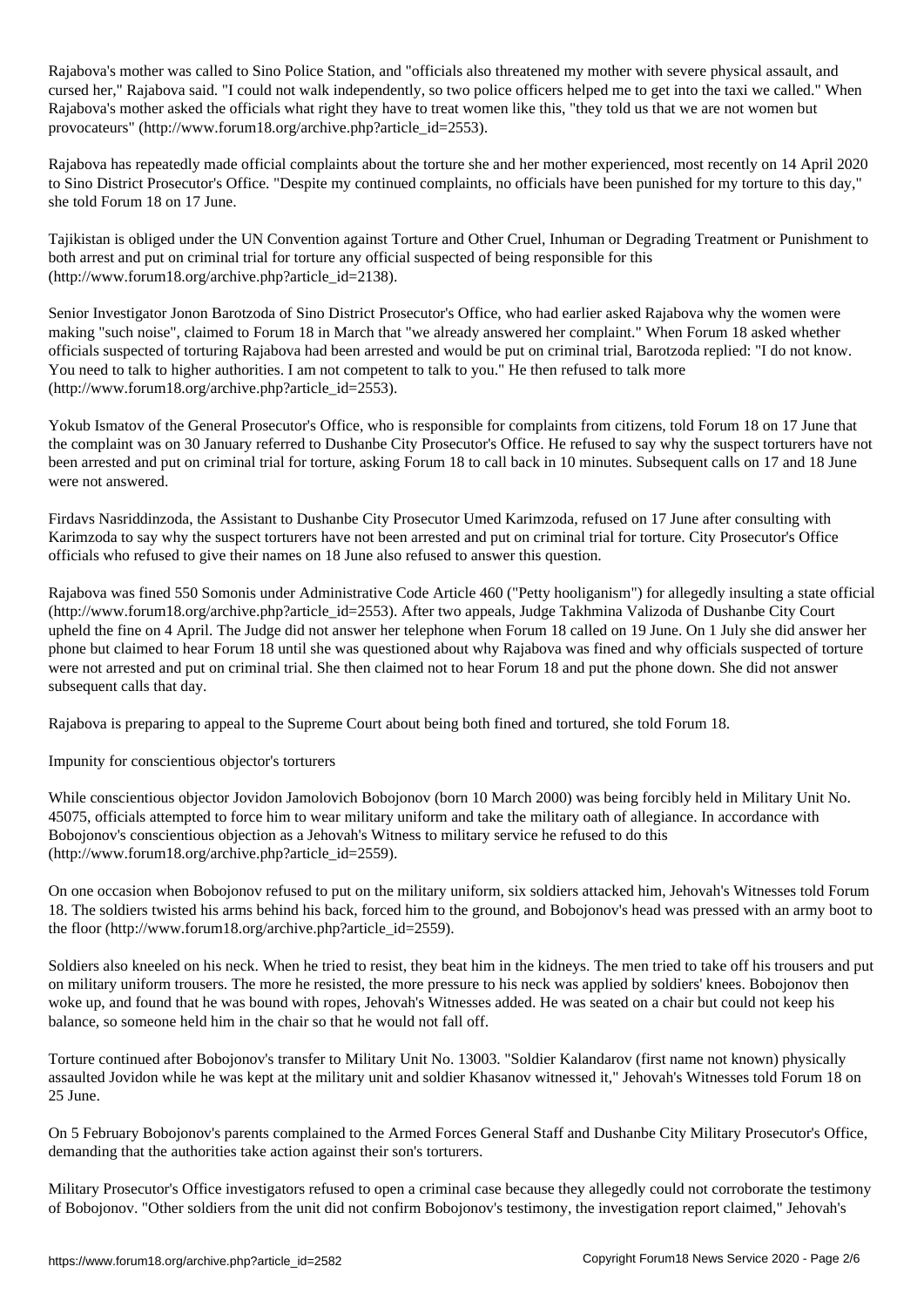The Military Prosecutor of Dushanbe garrison, Shukhrat Makhmadyorzoda, on 25 June refused to tell Forum 18 why the suspect torturers have not been arrested and put on criminal trial for torture. "I cannot talk to you now. I need to look at the case materials," he replied. He then asked Forum 18 to call back later and put the phone down. Subsequent calls on 25 and 26 June went unanswered.

Senior Investigator Mekhrubon Ibrohimzoda of Dushanbe's Military Prosecutor's Office, who investigated Bobojonov for conscientious objection (http://www.forum18.org/archive.php?article id=2559), on 25 June also refused to tell Forum 18 why the suspect torturers have not been arrested and put on criminal trial for torture. Even though the phone number called was his, Ibrohimzoda claimed to Forum 18 on 25 June that "you have reached the wrong number". He did not answer subsequent calls on 25 or 26 June.

Conscientious objector's jailing upheld

On 2 April, Dushanbe's Military Court jailed the 20-year-old Bobojonov for two years in a general regime labour camp for refusing compulsory military service on grounds of conscience (http://www.forum18.org/archive.php?article\_id=2559).

Bobojonov appealed against his conviction, but on 21 May Judges Matin Bobozoda, Tojiddin Usmonzoda, and Nabi Alizoda of the Supreme Court's Board overseeing military cases rejected the appeal. Saidali Rakhmanzoda, Chair of the Board, refused on 17 June through an assistant (who refused to give their name) to explain why conscientious objectors are jailed and not allowed to do civilian alternative service.

Bobojonov had a fever in the detention prison in Dushanbe but recovered and on 6 June was transferred to a labour camp in Yavan. His address is:

Tajikistan

735310 Viloyati Xatlon

Shahri Yavan

kuchai Shamsov

Muassisai Islohii YaS 3/6

Bobojonov Jovidon Jamolovich

On 10 June Bobojonov told relatives by phone from the Yavan labour camp that he would be quarantined until 23 June. He last saw his friends at his trial in March. He last saw his parents when the verdict was announced at the end of his trial on 2 April. Only his lawyer was able to visit him while he was in the detention prison in Dushanbe.

Jehovah's Witnesses will appeal on behalf of Bobojonov to the UN Human Rights Committee, they told Forum 18 on 29 May.

Still no alternative service law

Conscientious objector Bobojonov allegedly "committed a major crime by refusing to serve in the Armed Forces", Major-General Musa Odinazoda, Deputy Chief of the Armed Forces General Staff claimed (http://www.forum18.org/archive.php?article\_id=2533).

Officials, including from the Presidential Administration, have refused to explain to Forum 18 why Tajikistan is so swift to arrest and prosecute conscientious objectors such as Bobojonov, and so slow to act on repeated UN Human Rights Committee recommendations in 2004, 2013, and 2019 (http://www.forum18.org/archive.php?article\_id=2559).

On 29 March 2019 Tajikistan claimed to the UN Human Rights Committee that an alternative service law was being prepared. Yet in January 2020 Subhiddin Bakhriddinzoda of the President's National Centre for Law told Forum 18 that "there is no draft law on alternative civilian service ready to present to Parliament" (http://www.forum18.org/archive.php?article\_id=2533).

An assistant to Deputy Imomali Nasriddinzoda, Head of Parliament's Law and Human Rights Committee, claimed that Parliament "may consider" passing an alternative service law "after the next election" on 1 March (http://www.forum18.org/archive.php?article\_id=2559).

The elections, which were marked by "systemic infringements on fundamental political rights and freedoms" (http://www.osce.org/files/f/documents/9/9/453243.pdf), took place and Deputy Nasriddinzoda is again Head of the Law and Human Rights Committee. When Forum 18 on 23 June stated that it wanted to discuss an alternative service law, an assistant who refused to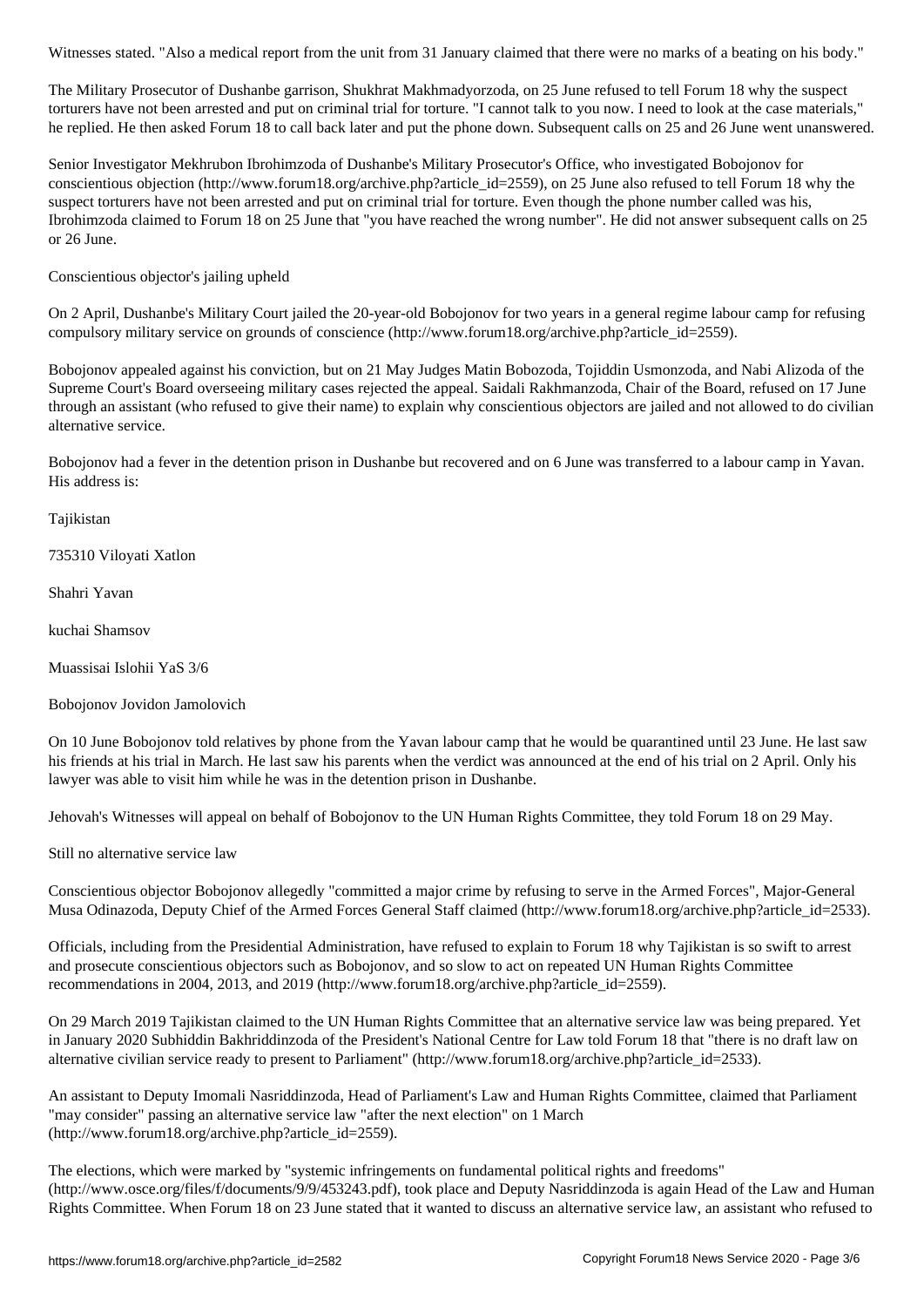Deputy Nasriddinzoda subsequently answered his phone on 23 June, but put it down as soon as Forum 18 introduced itself.

Sodik Shonazarov, Senior Advisor of the Legal Policy Section of the Presidential Administration, also refused to discuss an alternative service law. "I do not know anything about it. You had better call the Parliament," he told Forum 18 on 23 June. Told that Deputy Nasriddinzoda and his office refused to discuss an alternative service law, Shonazarov responded: "Write to the Foreign Ministry and they will refer the letter to us".

## Anti-hijab actions continue

Rajabova, independent human rights defender Sherzod Mahmadjonov, and others who did not wish to give their names for fear of state reprisals, all confirmed that police continued in both Dushanbe and Vahdat to hunt for women in hijabs until the coronavirus lockdown. Some hunts continued after the lockdown into April, Mahmadjanov told Forum 18 on 24 June.

However, no source stated that men wearing beards had been stopped.

Mosques and Muslims exercising freedom of religion and belief are targeted for particularly severe state restrictions, imposed through the state-controlled Council of Ulems [Islamic scholars] and other state agencies  $(\text{http://www.forum18.org/architecture.php?article id=2138})$ . These include restrictions introduced in 2017 on how Islamic festivals and the haj pilgrimage are marked (http://www.forum18.org/archive.php?article\_id=2315).

Beard and hijab-wearing bans have included forcing one couple to divorce. Police have set up roadblocks to enforce the bans, which have also been enforced in schools and universities. Officials have refused to give Forum 18 a legal reason for the bans (http://www.forum18.org/archive.php?article\_id=2421).

Major Akbar Rakhmoni of the Interior Ministry's Department for the Struggle with Organised Crime, which oversees anti-hijab and beard actions, refused to tell Forum 18 why police still carried out anti-hijab actions. "I cannot talk to you about this over the phone," he claimed on 23 June.

Prisoners not treated in line with UN Mandela Rules

Colonel Ilkhomjon Makhmudzoda, Deputy Head of the Chief Directorate of Enforcement of Criminal Punishments, refused to say whether prisoners are allowed in accordance with the UN Standard Minimum Rules for the Treatment of Prisoners (known as the Mandela Rules A/C.3/70/L.3 (http://www.unodc.org/documents/justice-and-prison-reform/GA-RESOLUTION/E\_ebook.pdf)) to read religious books, pray, or be visited by clergy of their choice. "I cannot answer you over the phone," he claimed to Forum 18 on 18 June.

Muslim prisoner of conscience Sadriddin Hairiddinovich Mulloyev (born 1984) is serving a 12-year strict regime jail term handed down by Dushanbe's Sino District Court in January 2020 (http://www.forum18.org/archive.php?article\_id=2535).

Prison authorities have not allowed Mulloyev to contact his family by phone or receive visits since late February. The authorities claim that this – including denial of phone contact - is due to the quarantine regime, relatives told Forum 18.

Dushanbe City Court upheld Mulloyev's sentence in an appeal case on 12 February, the Court's Deputy Chair Judge Asomuddin Bobokhonzoda told Forum 18 on 30 June. On 1 July Bobokhonzoda put his phones down as soon as Forum 18 introduced itself. The family were not told of the date or place of the hearing, and were told of the decision by the National Security Committee (NSC) secret police.

Prisoner of conscience Mulloyev's prison address is:

Tajikistan

Viloyati Sugd

Shahri Khujand

8 mikroraion

Muassisai islohii YaS 3/3

Mulloyev Sadriddin Hairiddinovich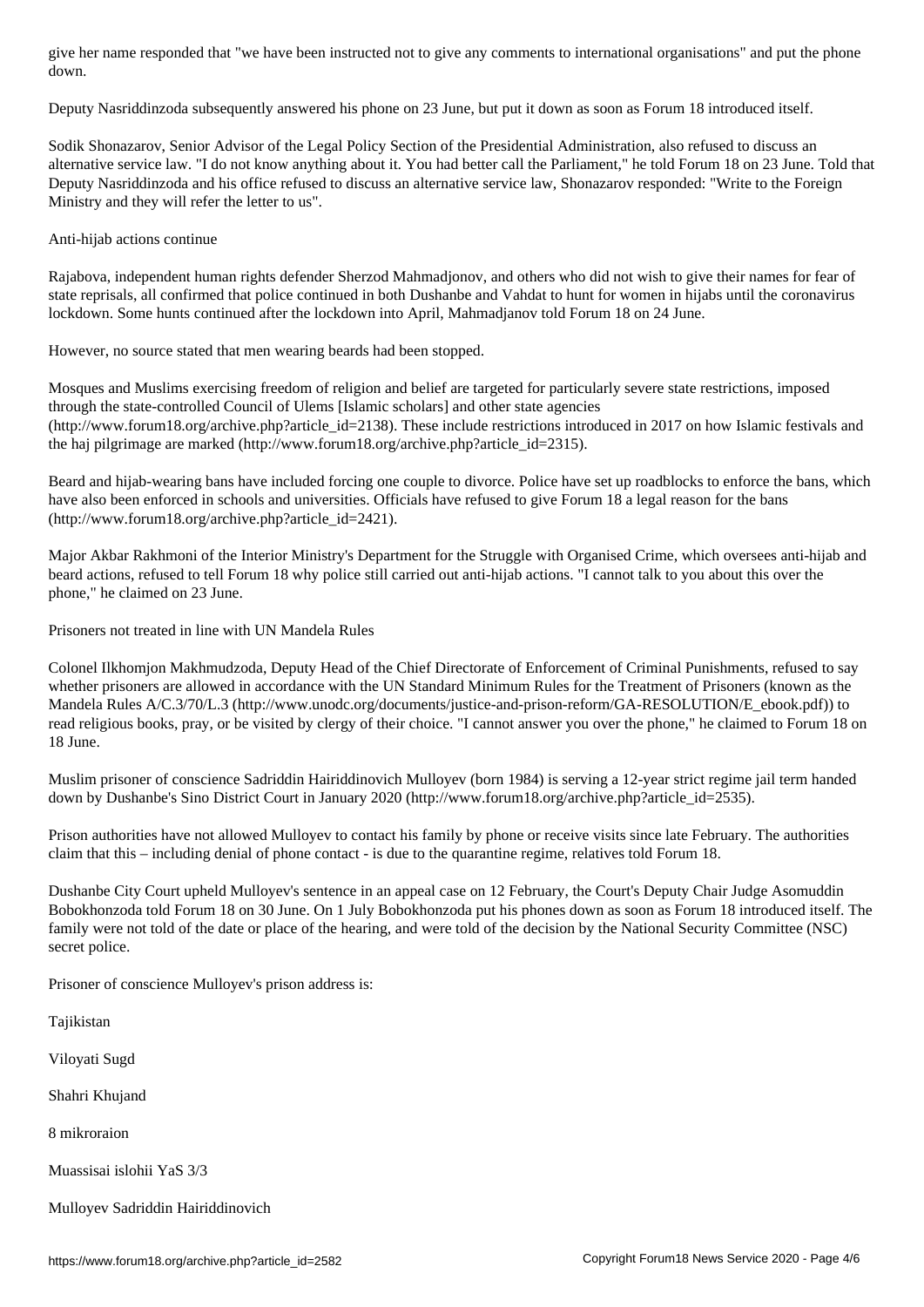The treatment of 69-year-old prisoner of conscience Shamil Rasulovich Khakimov (born 30 January 1951), jailed for seven years six months in August 2019 (http://www.forum18.org/archive.php?article\_id=2506), also does not appear to be in line with the Mandela Rules.

Prison authorities have not allowed Khakimov to receive visits, including from his son, since before the coronavirus lockdown. In December 2019 Khakimov's Bible was taken away from him, but it was returned on 20 April 2020 on condition that he "reads it in solitude with no one around".

Prisoner of conscience Khakimov's prison address is:

Tajikistan

Viloyati Sugd

735700 Shahri Khujand

Muassisai islohii YaS 3/5

Khakimov Shamil Rasulovich

While conscientious objector Bobojonov was in detention in Dushanbe he was not allowed to have his personal Bible or a Bible supplied by the authorities, Jehovah's Witnesses told Forum 18. The detention prison had no Bible in the library. It is not known whether he has been given a Bible in Yavan Labour Camp, or whether other aspects of his prison conditions conform to the Mandela Rules.

Bobojonov's parents have been trying to get a Bible approved for them to pass on to Jovidon. They have been seeking permission for the Tajik translation of the Bible produced by the Bible Society of Tajikistan under licence from the Moscow-based Institute for Bible Translation. For any religious book to be accepted for a prisoner, the State Committee for Religious Affairs and Regulation of Traditions, Ceremonies and Rituals (SCRA) needs to write a letter to say the book is authorised for use in the country. Bobojonov's parents sent their request for this letter to the SCRA on 18 March, Jehovah's Witnesses told Forum 18. They have had no response.

It is unclear, relatives told Forum 18, whether Muslim prisoner of conscience Daler Abdumannonovich Sharipov (born 1 January 1988) has access to a Koran or has been allowed to pray. However, he told relatives on 13 June that he is "doing well".

Sharipov, a journalist, was jailed for one year in April (http://www.forum18.org/archive.php?article\_id=2568), and his family hope he will soon be amnestied. He has been transferred from the NSC secret police investigation prison he was held in to the same labour camp conscientious objector and prisoner of conscience Jovidon Bobojonov (jailed for two years in April after being tortured (http://www.forum18.org/archive.php?article\_id=2559)) is being held in.

Prisoner of conscience Sharipov's prison address is:

Tajikistan

735310 Viloyati Xatlon

Shahri Yavan

kuchai Shamsov

Muassisai Islohii YaS 3/6

Sharipov Daler Abdumannonovich

(END)

Full reports on freedom of thought, conscience and belief in Tajikistan (http://www.forum18.org/archive.php?country=31)

For more background, see Forum 18's Tajikistan religious freedom survey (http://www.forum18.org/archive.php?article\_id=2138)

Forum 18's compilation of Organisation for Security and Co-operation in Europe (OSCE) freedom of religion or belief commitments (http://www.forum18.org/archive.php?article\_id=1351)